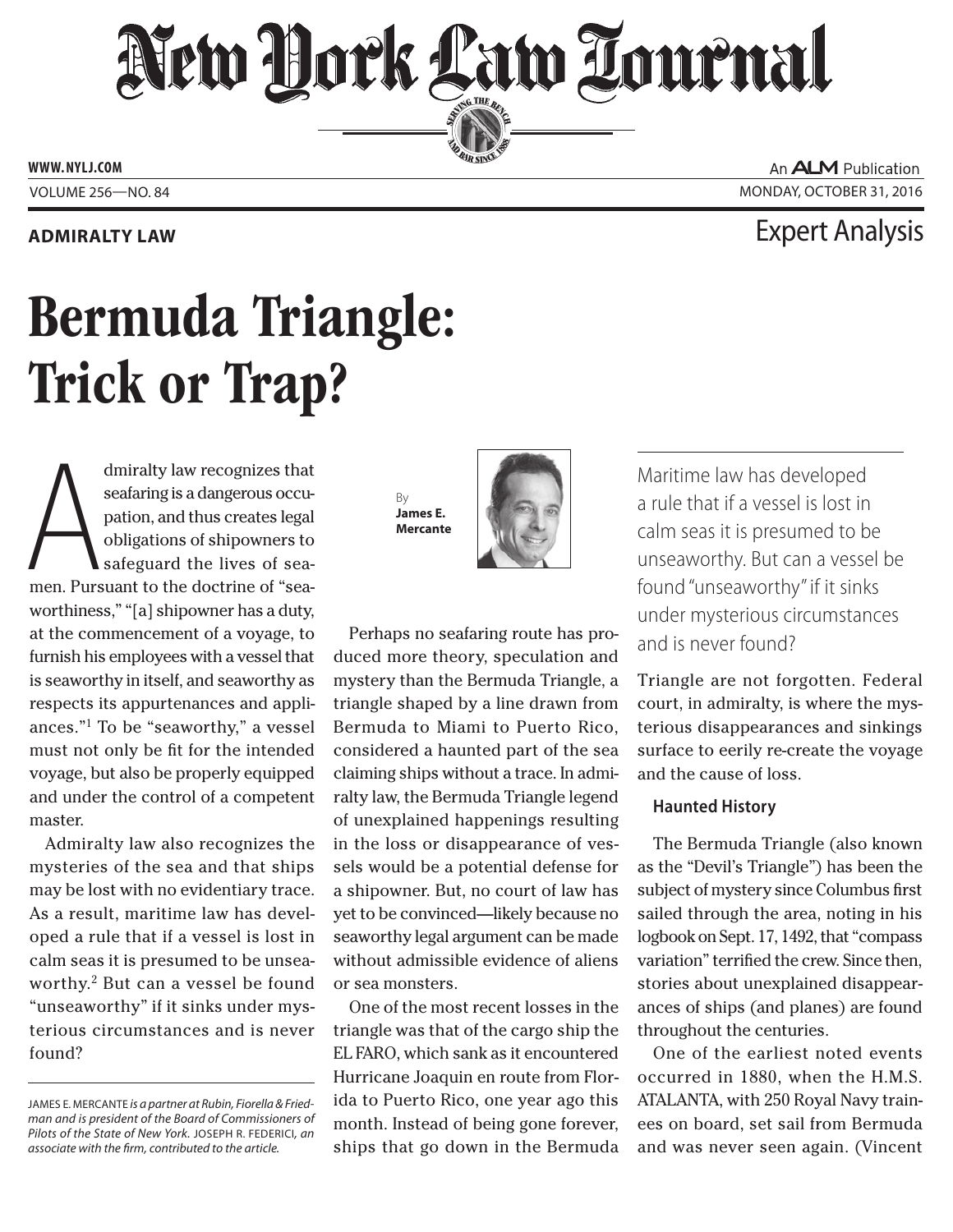H. Gaddis, "The Deadly Bermuda Triangle," Argosy, February 1964). Over the ensuing decades, vessels were continually lost in the region. Some were even found totally abandoned within the Bermuda Triangle—with no sign of their crew. In 1881, the schooner ELLEN AUSTIN came upon an abandoned vessel in the Triangle, and placed a crew onboard to salvage her. The two vessels became separated in a squall, and the mystery vessel with her salvage crew were never found or heard from again. (Vincent H. Gaddis, "The Deadly Bermuda Triangle," Argosy, February 1964).

The Bermuda Triangle's mysterious and dangerous reputation continued during the 20th century. With the advent of ship radio communications, ships



**USS Cyclops on the Hudson River in 1911. The ship was lost in the Bermuda Triangle in 1918 with 309 sailors aboard.**

heading toward the Bermuda Triangle and was never seen again. ("Hunt For Tanker Yields No Clues: Coast Guard Will Resume Sulphur Queen Inquiry," The New York Times, April 1, 1963). In 1975, the cargo ship IMBROS and its 18 crew members issued an S.O.S. signal and then disappeared in normal conditions somewhere within the Bermuda Triangle. (*[Morewitz v. W. of Eng.](CITE: 62 F.3d 1356)* 

In the EL FARO case, the court stated that the claimants could not presume that the loss of power was not related to Hurricane Joaquin. Allowing the case to continue, the court ruled that there still exists a genuine issue of fact in dispute regarding the seaworthiness of the EL FARO.

were not supposed to disappear, but even the U.S. Navy was not immune. In 1918, the Navy supply ship CYCLOPS, with 309 sailors onboard, disappeared without so much as a "Mayday" call. No adverse weather conditions were noted. ("Collier Overdue A Month; Missing U.S. Naval Collier Cyclops," The New York Times, April 15, 1918). The next year, the schooner CAROL A. DEERING was found abandoned off North Carolina in the Triangle. ("Mysteries Of The Sea," The New York Times, June 22, 1921).

Over the next few decades, the pace of disappearances of commercial vessels increased. In 1963, the 265-foot tanker MARINE SULPHUR QUEEN, with 29 seamen onboard, was last detected *[Ship Owners Mut. Prot. & Indem. Ass'n](CITE: 62 F.3d 1356)  [\(Lux.\)](CITE: 62 F.3d 1356)*, 62 F.3d 1356 (11th Cir. 1995)). In 1981, the German cargo ship ELMA TRES sank in heavy seas off Bermuda, leaving just one survivor. ("Around the Nation: Survivor Unable to Tell about Sinking of Ship," The New York Times, Nov. 29, 1981).

The abundance of inexplicable disappearances has given rise to wild theories such as magnetic anomalies, freak storms and even supernatural causes. Eventually, the government weighed in on the matter. The National Oceanic and Atmospheric Administration (NOAA) claims that unexplained disappearances in this region may be due to tropical storms and the Gulf Stream, which "can cause rapid, sometimes violent changes in weather."3 Indeed, many named hurricanes (such as Sandy in 2012 and Joaquin in 2015) traveled directly through the Bermuda Triangle.

But it may not just be storms that are causing the disappearances. NOAA confirmed the existence of magnetic issues (giving credence to the observations of Columbus) stating "the Bermuda Triangle is a place where a 'magnetic' compass sometimes points to 'true' north, as opposed to 'magnetic' north." The U.S. Coast Guard flatly denies the existence of a "mythical geological area," stating "[n]o extraordinary factors have ever been identified."4

The families of lost crew members may never find the truth as to why their loved ones were lost at sea. But they often seek to hold the ship owner and operator accountable. Over the past 50 years, families of lost crewmembers of the MARINE SULPHUR QUEEN, the IMBROS, and most recently the EL FARO filed lawsuits for "wrongful death" and "survival" claims against the owners and operators of the vessels. The suits naturally do not blame mysterious or supernatural causes (as there is no recovery potential there)—but rather the "unseaworthiness" of the ships that were lost.

#### **Seaworthiness**

As mentioned above, maritime law has developed a rule that if a vessel is lost in calm seas it is presumed to be unseaworthy. The presumption may be rebutted by a showing that the vessel was fit in all respects for the journey (including the hull and the crew) or that it was lost as a result of extraordinary (weather) circumstances (Act of God defense).